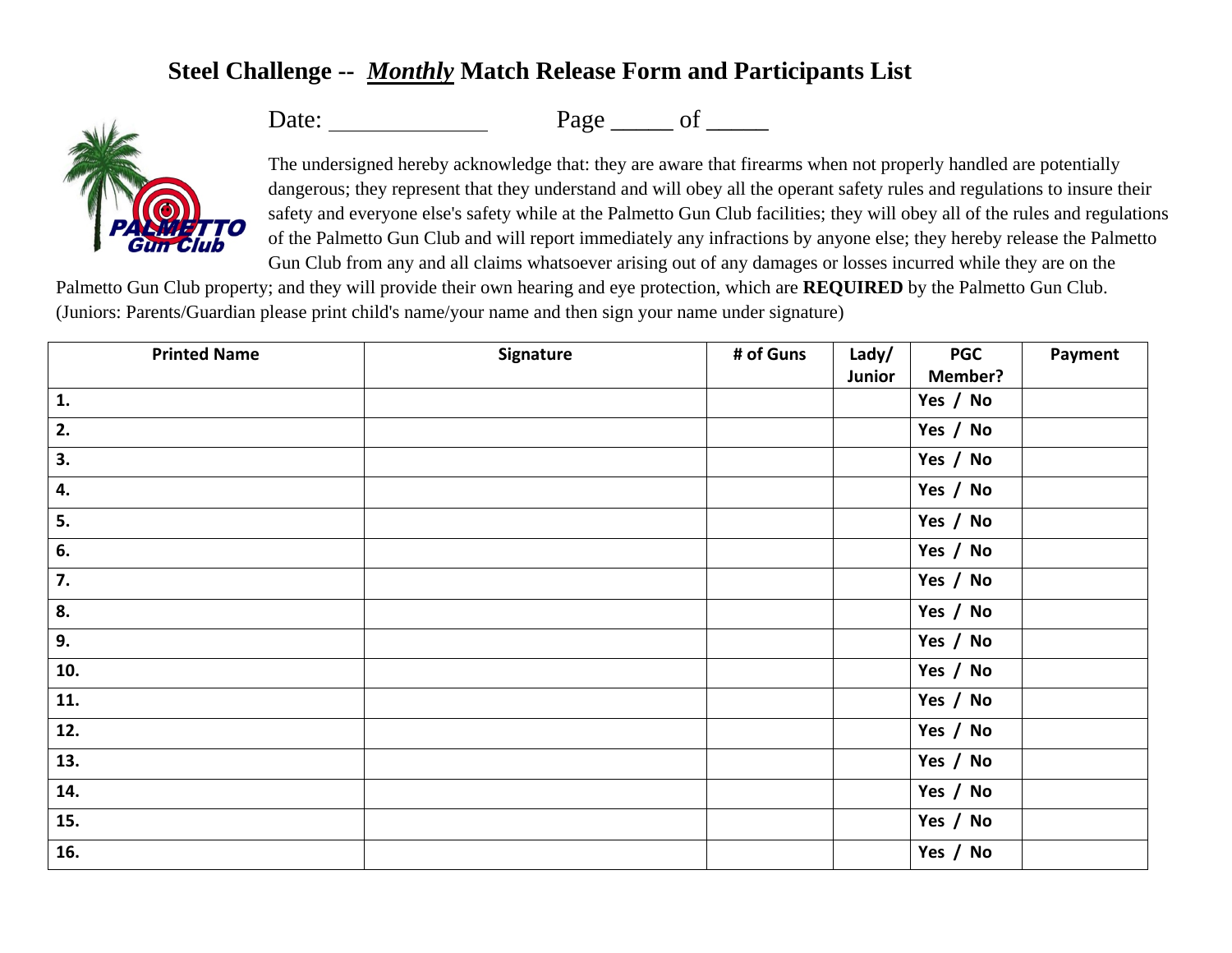## **Steel Challenge** *Monthly* **Match Release Form and Participants List**

Date: Page \_\_\_\_\_ of \_\_\_\_\_



The undersigned hereby acknowledge that: they are aware that firearms when not properly handled are potentially dangerous; they represent that they understand and will obey all the operant safety rules and regulations to insure their safety and everyone else's safety while at the Palmetto Gun Club facilities; they will obey all of the rules and regulations of the Palmetto Gun Club and will report immediately any infractions by anyone else; they hereby release the Palmetto Gun Club from any and all claims whatsoever arising out of any damages or losses incurred while they are on the

Palmetto Gun Club property; and they will provide their own hearing and eye protection, which are **REQUIRED** by the Palmetto Gun Club. (Juniors: Parents/Guardian please print child's name/your name and then sign your name under signature)

| <b>Printed Name</b> | Signature | # of Guns | Lady/  | <b>PGC</b>     | Payment |
|---------------------|-----------|-----------|--------|----------------|---------|
|                     |           |           | Junior | <b>Member?</b> |         |
| 17.                 |           |           |        | Yes / No       |         |
| 18.                 |           |           |        | Yes / No       |         |
| 19.                 |           |           |        | Yes / No       |         |
| 20.                 |           |           |        | Yes / No       |         |
| 21.                 |           |           |        | Yes / No       |         |
| 22.                 |           |           |        | Yes / No       |         |
| 23.                 |           |           |        | Yes / No       |         |
| 24.                 |           |           |        | Yes / No       |         |
| 25.                 |           |           |        | Yes / No       |         |
| 26.                 |           |           |        | Yes / No       |         |
| 27.                 |           |           |        | Yes / No       |         |
| 28.                 |           |           |        | Yes / No       |         |
| 29.                 |           |           |        | Yes / No       |         |
| 30.                 |           |           |        | Yes / No       |         |
| 31.                 |           |           |        | Yes / No       |         |
| 32.                 |           |           |        | Yes / No       |         |